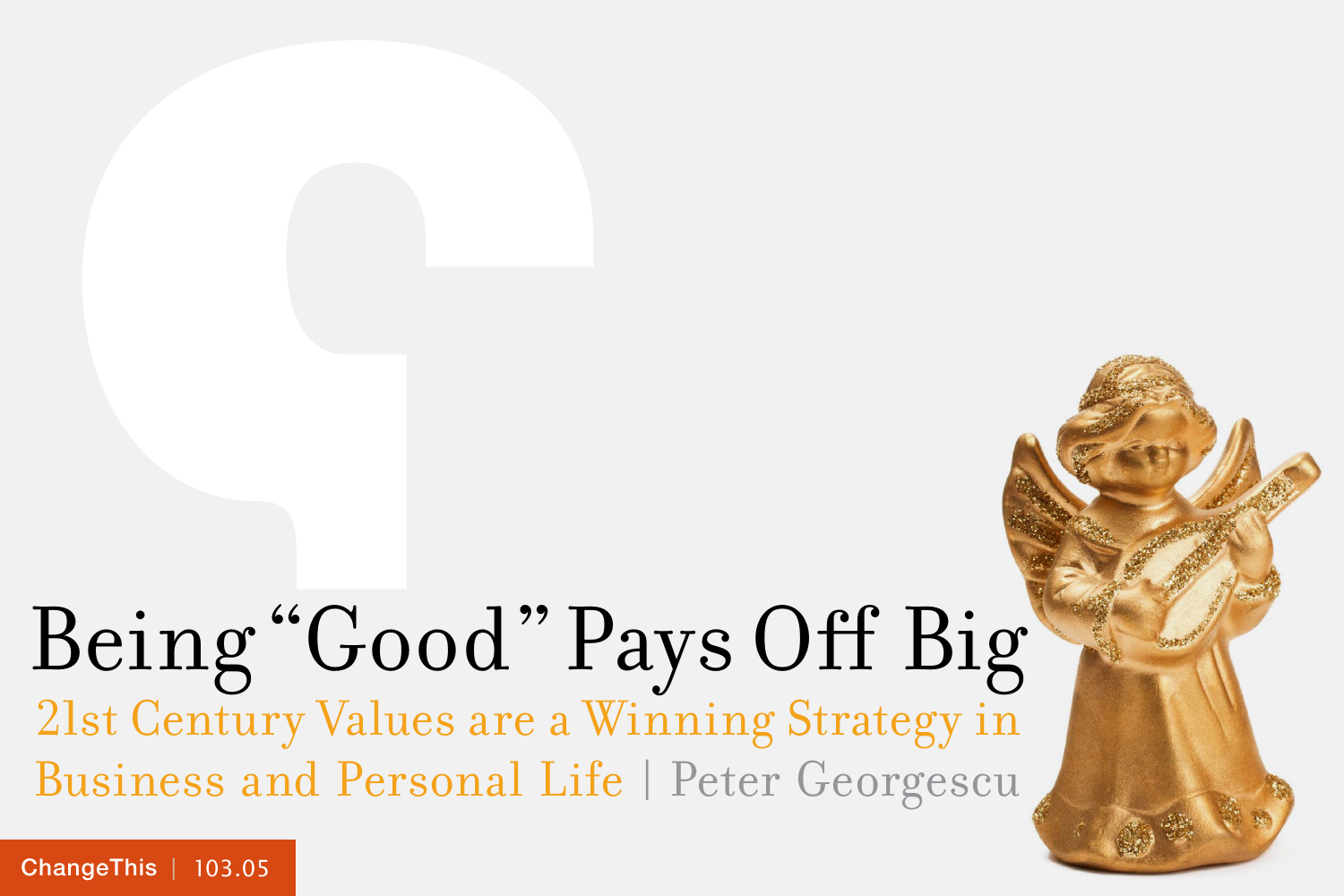We used to think that being a good person in business would be nice. Those who went to church or synagogue on the weekend would hear preachers extol the virtues of being good on a weekly basis and trumpet them aloud on the big holidays. It felt good to hear the value of being a good person, but Mondays came along and nothing ever changed. After all, business is hard.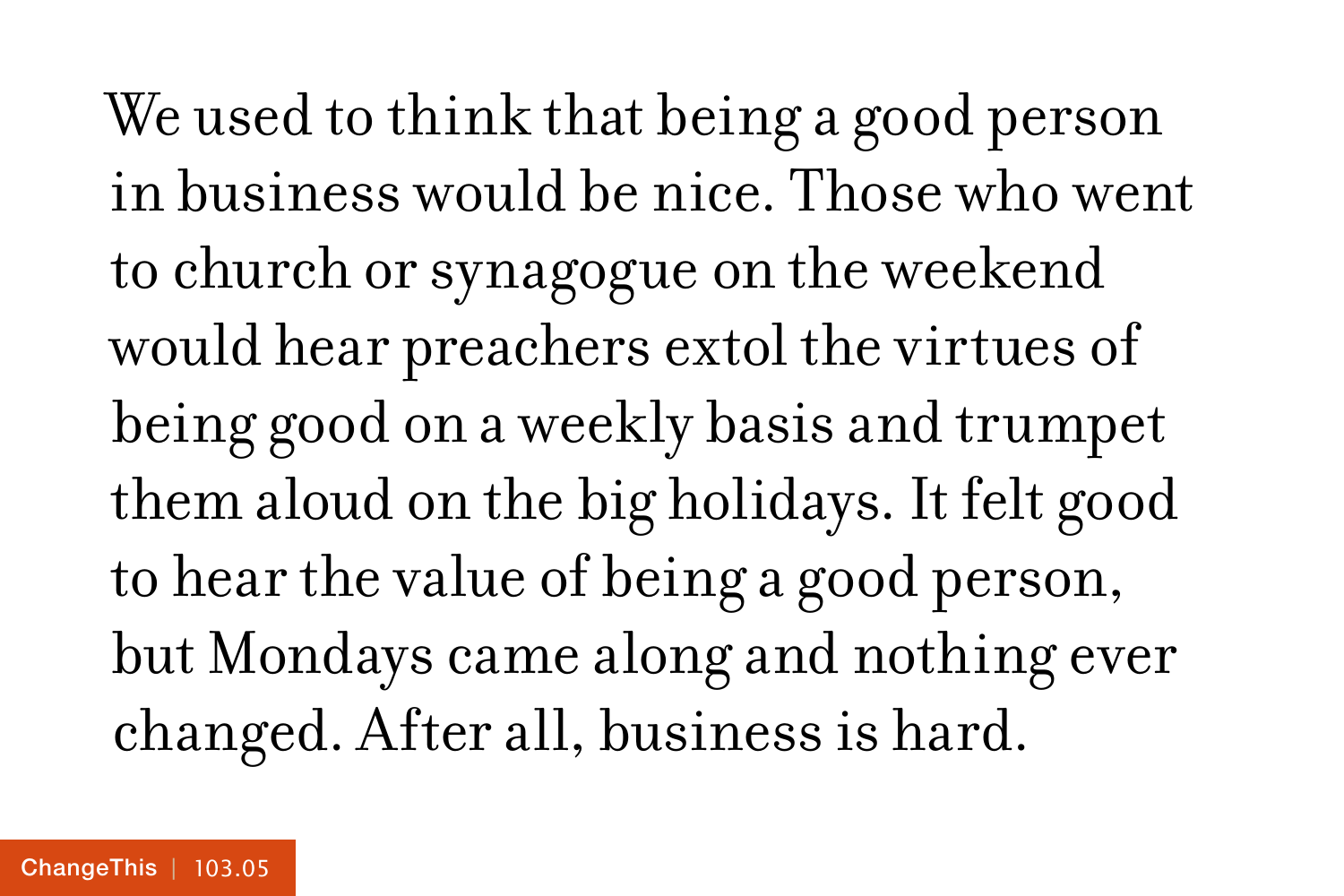And the first dozen years in the 21st Century demonstrated just how much harder business has become. Chances are that business will get even tougher and more competitive in the years ahead. So we've all got to man up for the brutally competitive world out there, don't we?

Well, no. To find a winning strategy for the 21st Century business world you'll need to grasp why the world of commerce has changed so dramatically in recent decades.

In my view, there are four major forces that, individually and collectively, have changed the global business landscape and will continue to dominate global commerce, whatever your business, for decades to come.

**1. First, there is the explosive power of technology.** Here's how technology is affecting the world of business.

**a } It increases productivity.** Fewer people can now get the job done—often with an increase in quality. This is a major driver behind today's unemployment.

**b } Technology can, has, and will create disintermediation.** Simply put, technological innovation can put companies, even entire industries, out of business virtually overnight. Think of what the cellular phone has done to the landline telephone business after trillions of dollars were invested in wiring the world. Or what the Internet is doing to local, even national, newspapers or the yellow pages or classified. Even the personal computer is now at risk of losing out to all the new touch screen mobile devices.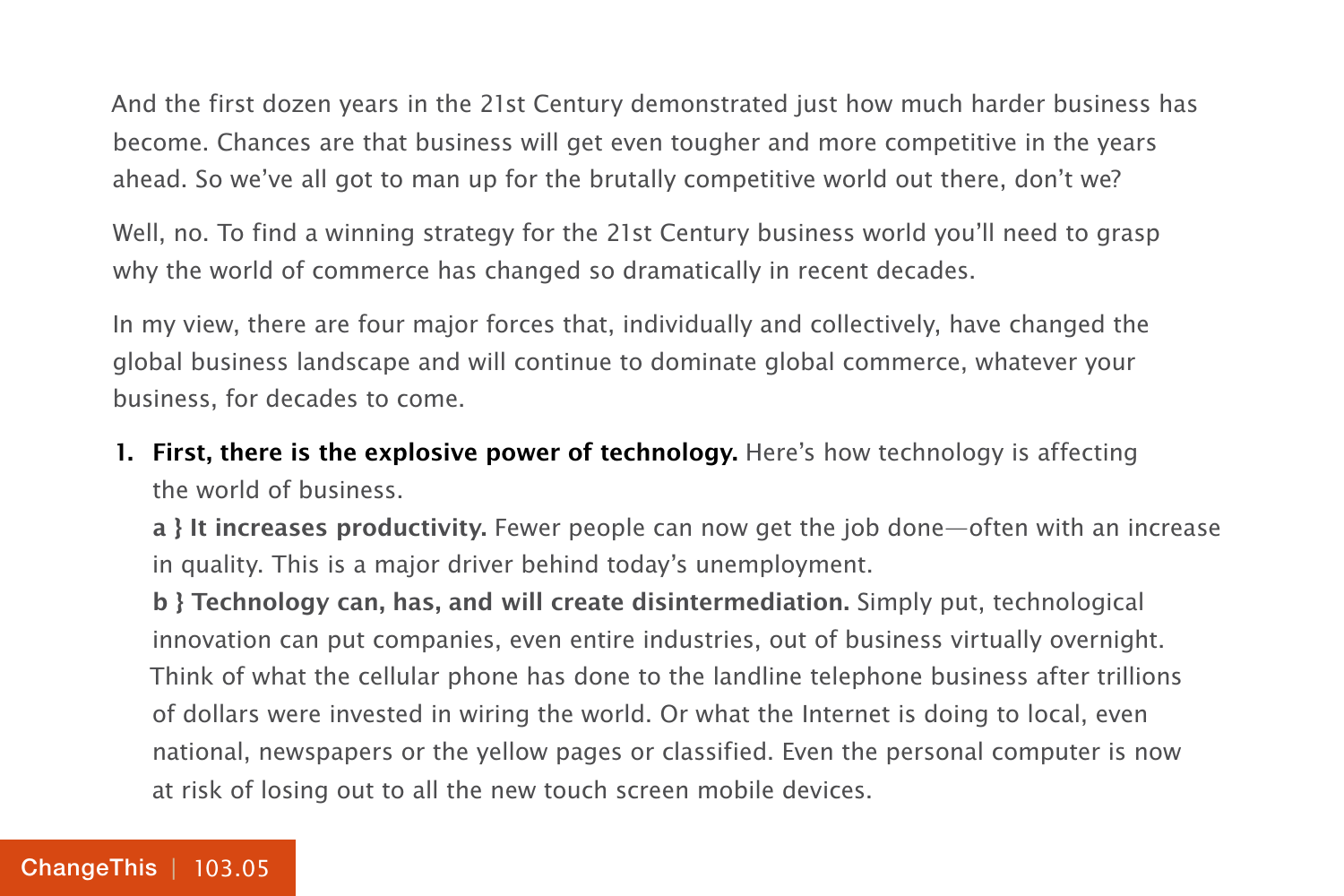**c } Having said all that, technology can and will create new opportunities,** new successful businesses big and small. Just think of Amazon, Google, or Apple. And there are still thousands of business ventures sprouting across the land every day.

- **2. Next, of course, there is globalization.** Start with the dramatic reallocation of resources. Tom Friedman of The New York Times famously declared that "The World is Flat." Simply put, there is a democratization of business going on. Whomever can produce products of the same quality or better at a cheaper price generally gets the business. Yes, free commerce and free enterprise is not a perfect system, and nations affected by technology or cheap labor try hard to protect themselves with all kinds of protective tactics. It's often messy out there, but the trend is unmistakable. Increasingly, we now live in a global village.
- **3. Globalization and technology have given birth to the amazing competitive powers of the Developing World:** China, India, and Brazil just to name the current leaders. They represent a sustained, major competitive force. They are much more than just cheap labor. They are investing in new technology and are educating masses of their citizenry for the technological and innovative businesses of tomorrow.
- **4. Lastly, the combination of all these factors has changed dramatically the economic rules of business engagement between providers and consumers.** In the aftermath of the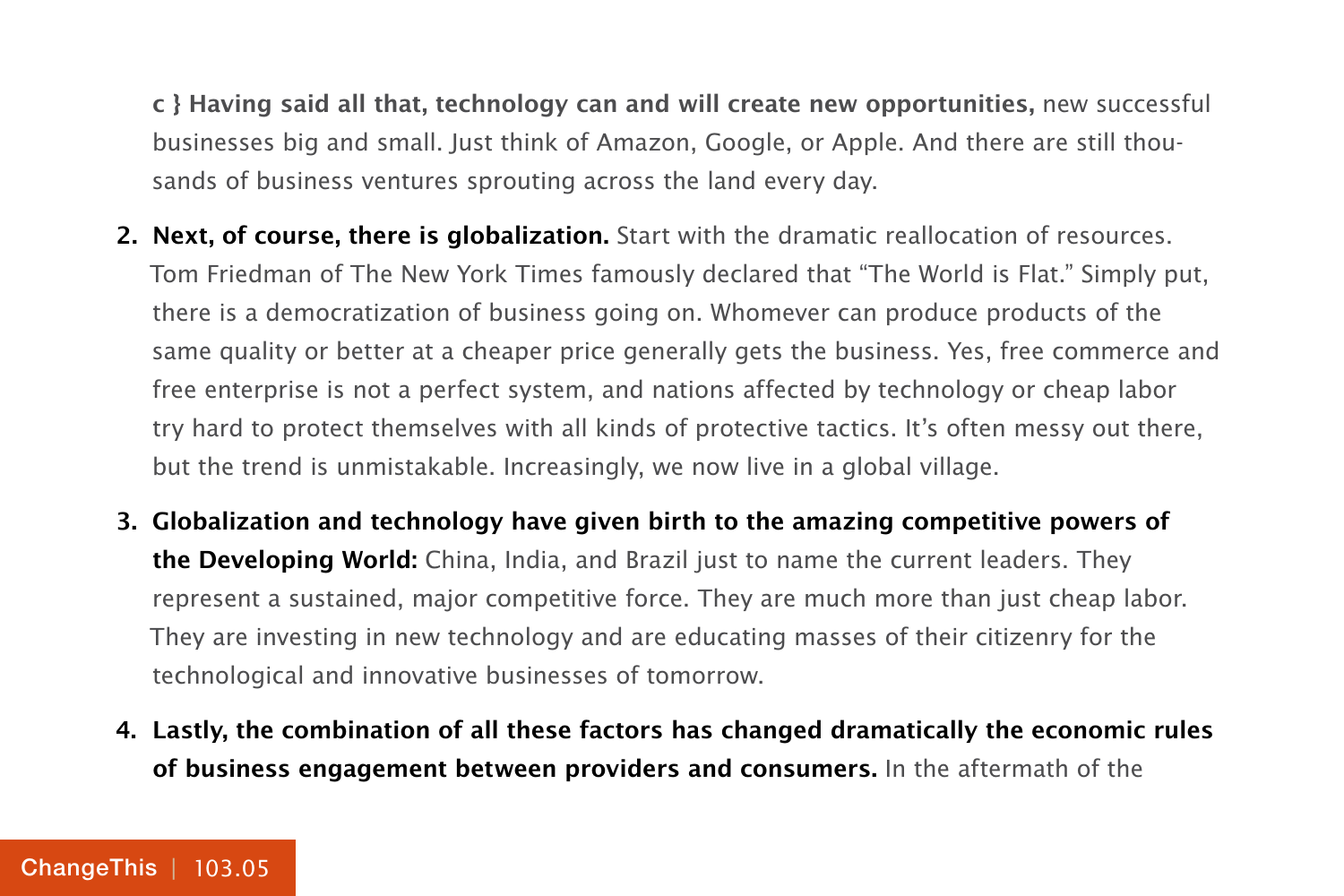Second World War, the developed world entered into decades of an Excess Demand Economy. The emerging consumers of the postwar era expressed a voracious desire for products and services that outran their supply. The providers and producers were in control.

Prices were good and relatively inelastic. Margins were easy to keep up. Profits were strong. Technological innovations would last years if not decades. That happy era for business came to an end. Technology, globalization and the pressure of the Developing World has created in the last decade or two the World of Excess Supply. In almost every product category and every industry, production is capable of producing goods and services far in excess of demand.

*To find a winning strategy for the 21st Century business world you'll need to grasp why the world of commerce has changed so dramatically in recent decades.* 66<br>*yo*<br>so

Today, these four forces of free market capitalism will continue to naturally drive an excess supply world in which all products and services will become increasingly similar. Technology will eradicate differences. The advantages of innovations will become shorter and shorter. From a business perspective, that's the cancer of the 21st Century economy. This cancer is called commoditiza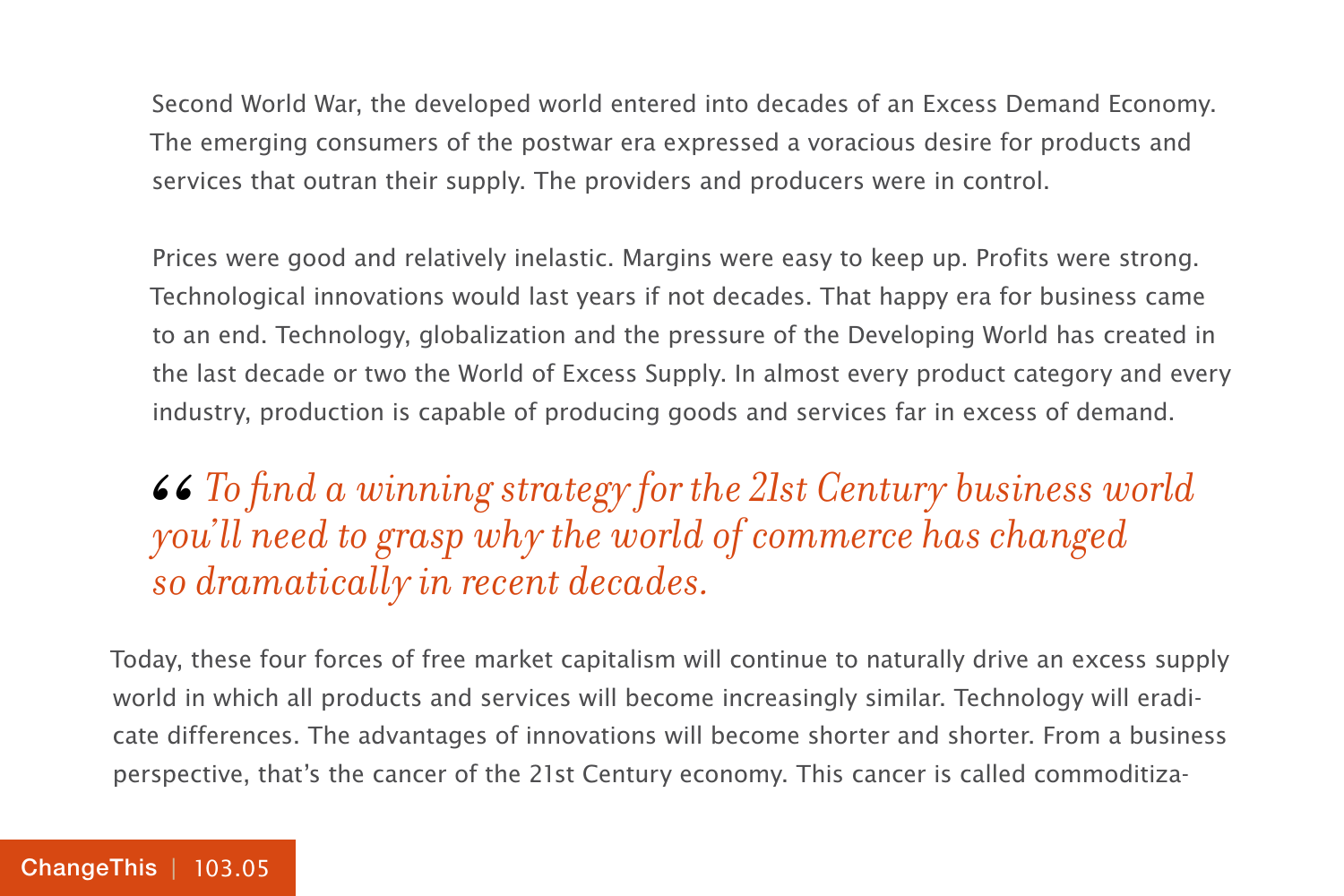tion—when products and services are in fact and perception increasingly the same. The resultant reality is downward price pressure, where the lower prices drive down margins and lower profits. Welcome to the 21st Century excess supply business world where competition will continue to get tougher and tougher!

So what's the antidote? Allow me a small digression to begin with.

I remember being on a business trip to Malaysia some years back. My wife Barbara accompanied me, and between meetings on a weekend, Barbara and I visited the beautiful island of Langkawi. One bright sunny morning we took a botanical tour with the help of a most engaging local guide. Along a beach path, just a few yards from a dense forest, he suddenly stops: "This plant, he points, is the most poisonous killer in the world. One drop and game over." Then he walks some 10 feet and touches a second bush. "This, he says, is the antidote plant. A few drops and the deadly effect of the killer plant will be neutralized." Well, as in nature, there are antidotes to the commodization curse in the excess supply world—two, in fact. The first is innovation. Innovation has been recognized and thoroughly discussed, even if not always well understood. The only point to make here is the simple fact that sustainable creativity, the process of innovation, cannot exist at its best without the second antidote: values. Yes, basic human values are one of the two most fundamental antidotes in the excess supply world. What that means is that basic values have become the most crucial characteristic in a businessperson's life. The implication is clear.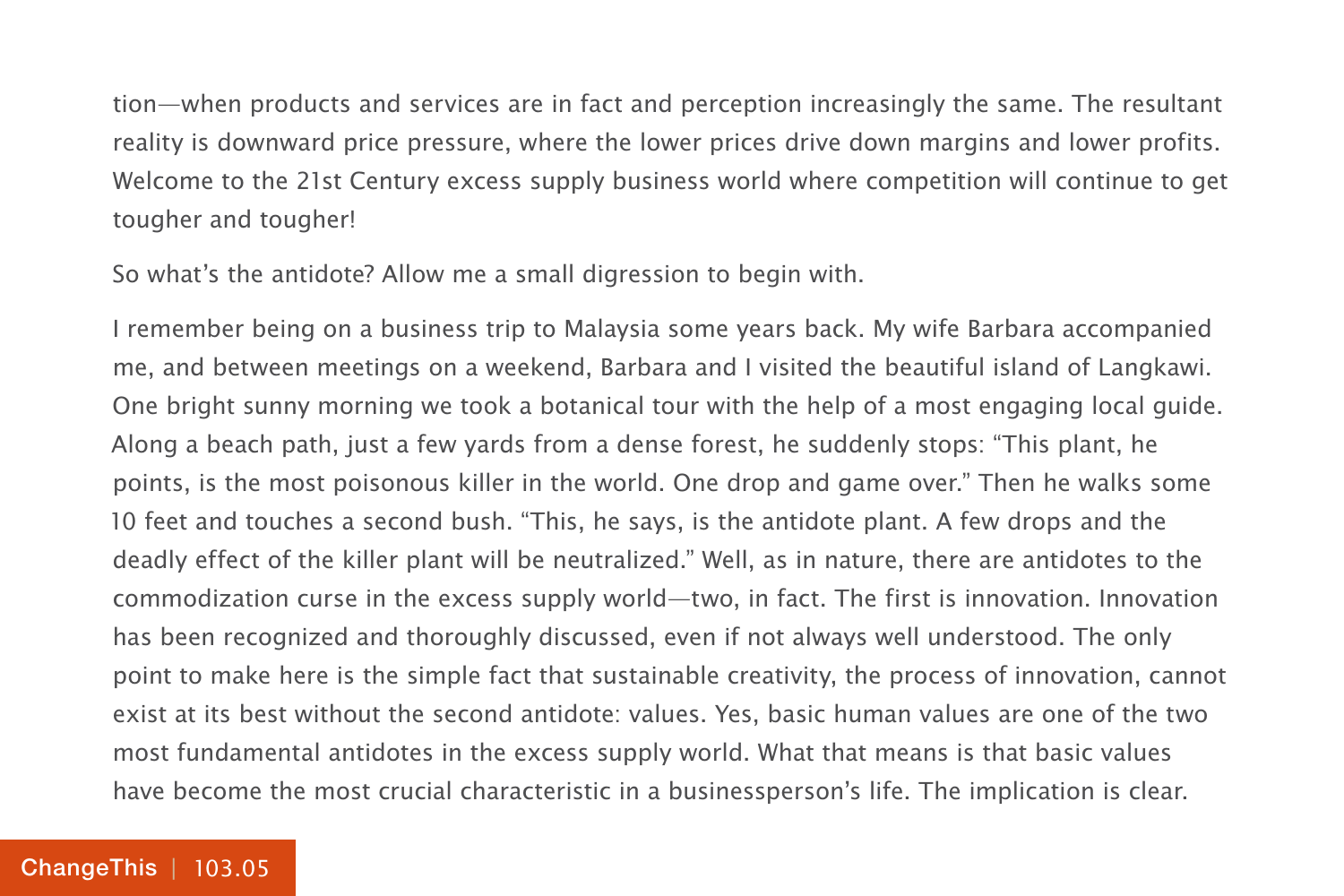One must act consistently, as a good person, in all business encounters—and presumably in one's personal life as well.

Now that's wonderful to contemplate, but not always easy to do. And, as I suggested earlier, it may seem counter-intuitive. Until, of course, you understand the excess supply transformation.

So how do we get to behave more consistently as good people?

My obsessive preoccupation with good and evil started early in life. Born in Romania at the start of the Second World War, history invaded my personal life and changed me in a profound way. My father was arrested by the Nazi regime because he was the General Manager of the largest oil-producing region in Romania (the Ploesti Oil Fields—the Saudi Arabia of Europe, in its prime) which was owned by the American oil company ESSO (Exxon today). After the war, my father was released, and he resumed his life in business. Yet, as it turned out, my parents and I were separated once again. My dad and mom were in New York at ESSO headquarters when the Communists took over Romania and the Iron Curtain fell. My parents would have been killed had they tried to return to their native land. Shortly thereafter, my grandfather (with whom my brother and I lived together with our grandmother) was arrested. He was a Romanian patriot, a Statesman, a people's politician who cared for his people and improved their quality of life in the largest part of Transylvania where he had been Governor. Then almost 80, he was revered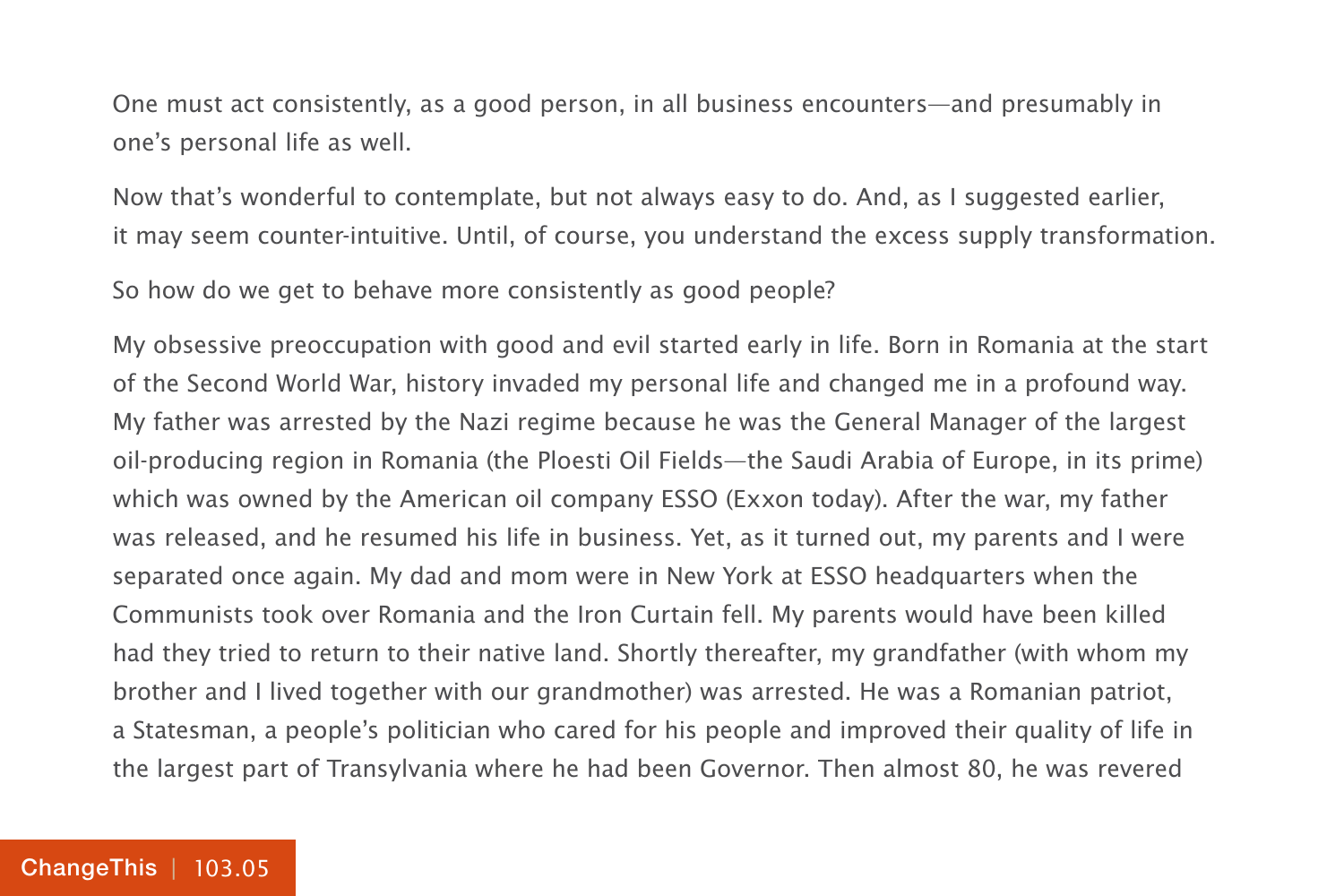and respected. Yet, under the Communist terror regime, grandfather became a potential threat. If you'd known him you would have thought this was ludicrous; he was such an honorable human being.

The Communists didn't see it that way. One night, the Party's devoted followers came into our home and arrested him—an unforgettable evening for a young boy. We later learned that he was murdered in prison by a guard who forced him to scrub the floor of his cell and kicked him in the face until he died. He was essentially beaten to death with a boot. Not much later, my brother and I were arrested and put into hard labor. We spent 10 to 12 hours days cleaning sewers, as I was small enough to fit into those pipes. Later on we would dig holes for telephone and electric poles in the countryside close to the Russian-Romania border. Of course we were offered no schooling whatsoever for all the years we were in this state of servitude. Much of the high-voltage electrical work was life-threatening, as well—completely inappropriate for a small skinny boy like myself.

After we were able to leave that hell through the noble intervention of Congresswoman Frances Bolton and President Eisenhower, I could not let go of a fundamental question that has haunted me my entire life. Why would people do such horrific, uncalled for, unjustified acts of hatred to my grandfather and then to two young innocent boys? Political explanations were insufficient. The question was an existential challenge. Later on, even in America, when I thought I had left all evil behind in Romania, I experienced good people doing evil unto one another. But why? Why is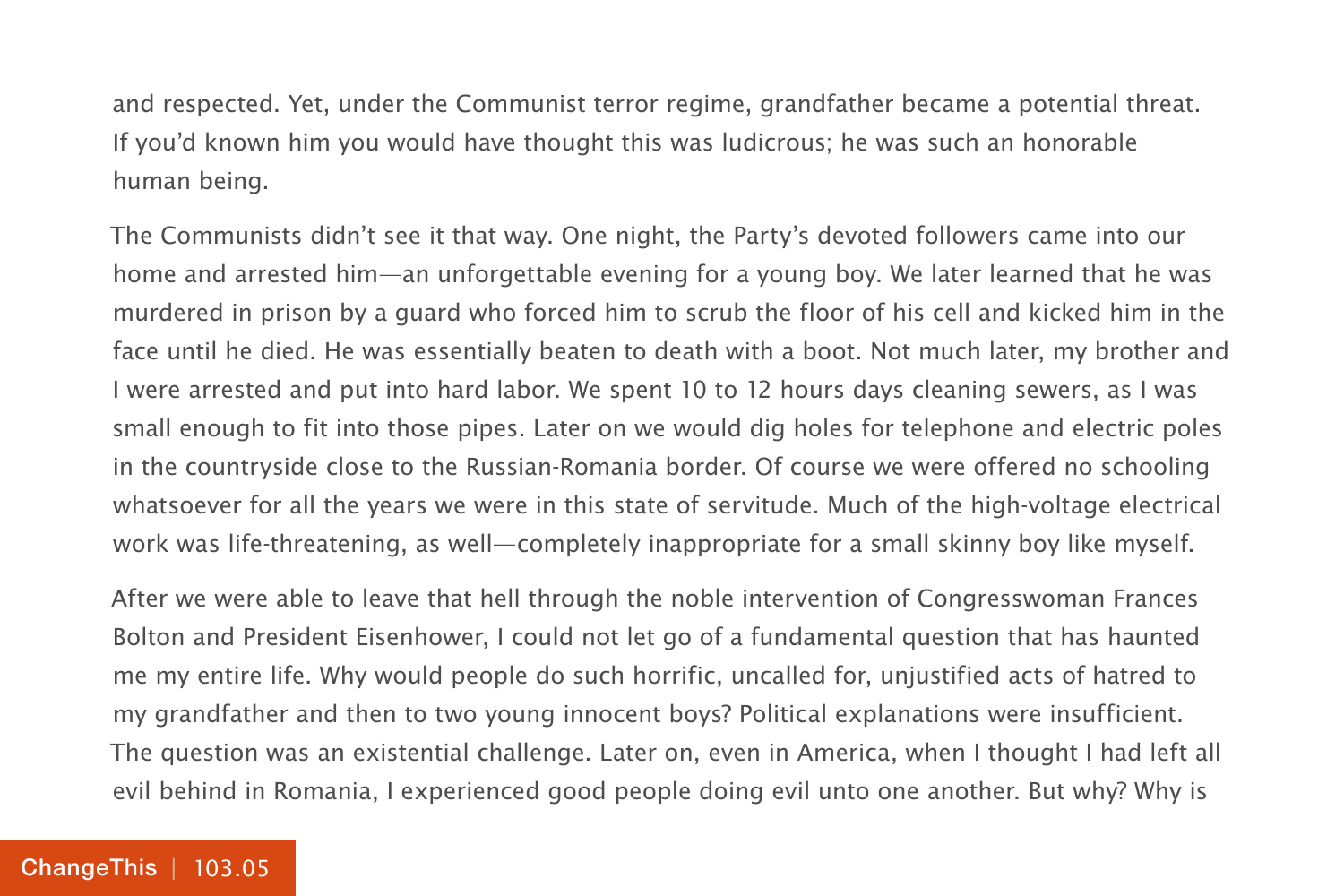it possible for people, most of whom can also be loving and compassionate, to do terrible things in the business world and their personal lives?

Years of reflection led me to understand that our original sin as humans is a set of behaviors built into our genetic code through evolution. It was the experience of some seven million years as bi-pedals and our dangerous life on the ground, in the tall grass and jungles, when the chimps were forced by some undetermined natural catastrophe to leave their much safer habitat in the trees of the African plains.

### *Why is it possible for people, most of whom can also be loving*  66<br>an *and compassionate, to do terrible things in the business world?*

On the ground, our human ancestors had to contend with the ruthless, aggressive predators that, as carnivores, were constantly hunting for weaker creatures roaming their natural habitat. So, they—our ancestors—had to learn to kill, to deceive, and to become brutal in order to survive. Aggression, violence, and anger, the fundamentals of our fight-or-flight neurological mechanism became the key to survival. Deception played a role. Climate change also taught those tormented creatures invaluable lessons. To protect against poor crops, hoarding became critical. More food,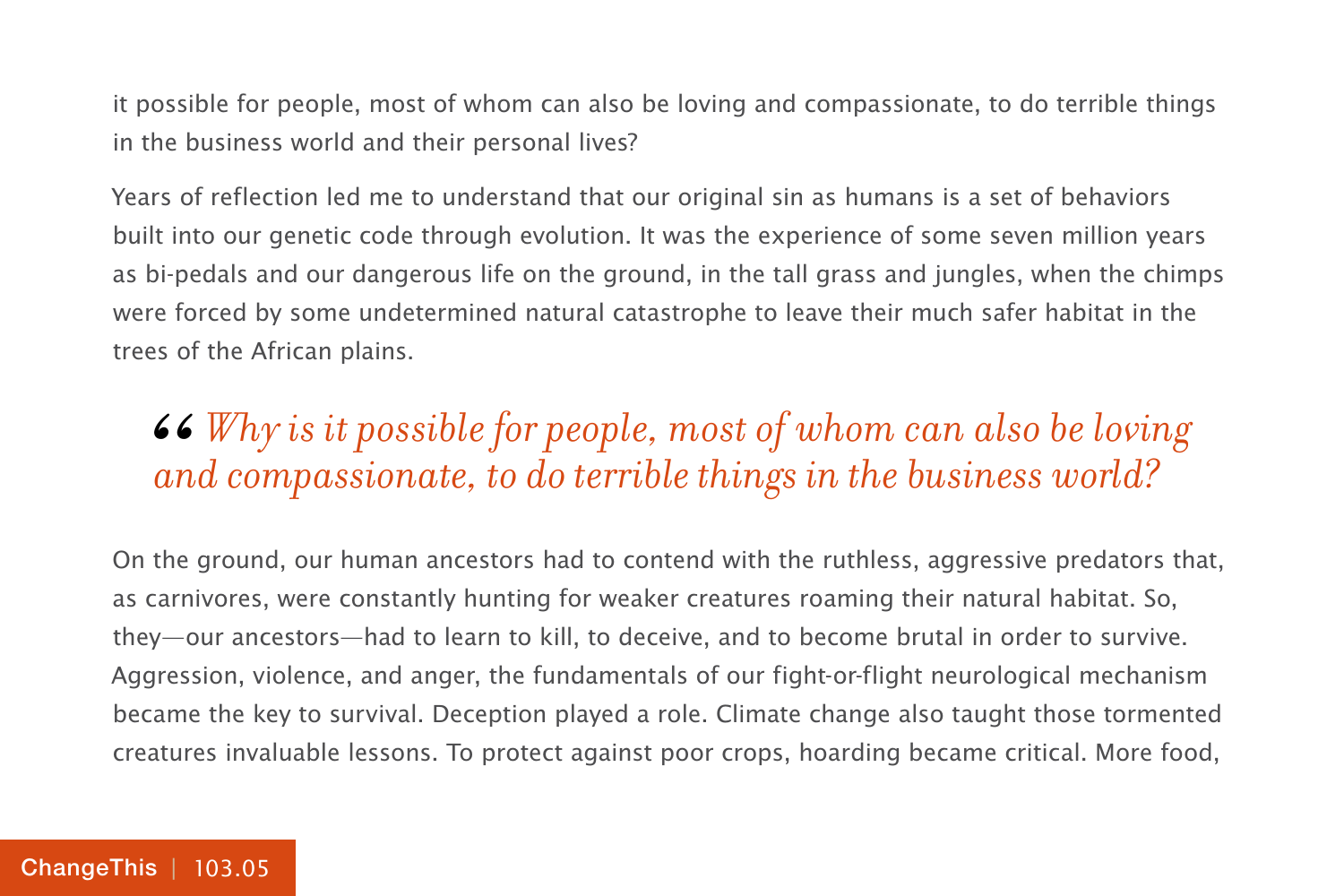more needed supplies were good. The more the better. All the earlier versions of what we consider evil behavior now were exactly what enabled us to keep standing on two feet.

This "me first" behavior was essential to survival. And when one's tribe didn't have enough to eat, finding another Tribe's reserves was fair game—killing and plunder, and all the rest. More than seven million years of DNA encoding and those instincts became wired in our brains and our makeup.

Only recently, with the advent of civilization, have those atavistic trains become a problem. Scientists claim our version of Homo Sapiens came into being some 170 thousands years ago. So it is only in modern man's life cycle, when our creative minds, our scientific knowledge, and our aspirations for kindness and compassion have more fully developed, that our past legacy became a real issue. When pressed or stressed we still revert to those base instincts. For a long time into the future, we will have these egocentric tendencies: me first, the more the better, entitlement, and narcissism. In business, in order to win, we are often willing to lie and cheat if the stakes are high enough. We also rely too often on force to get our way. The feelings of "the other" are far from our minds and consideration. Again, me and my success come first.

But we have another side. There is amazing kindness and thoughtfulness built into human nature. In my own experience, I owe my life to a Congresswoman from Ohio and a President of the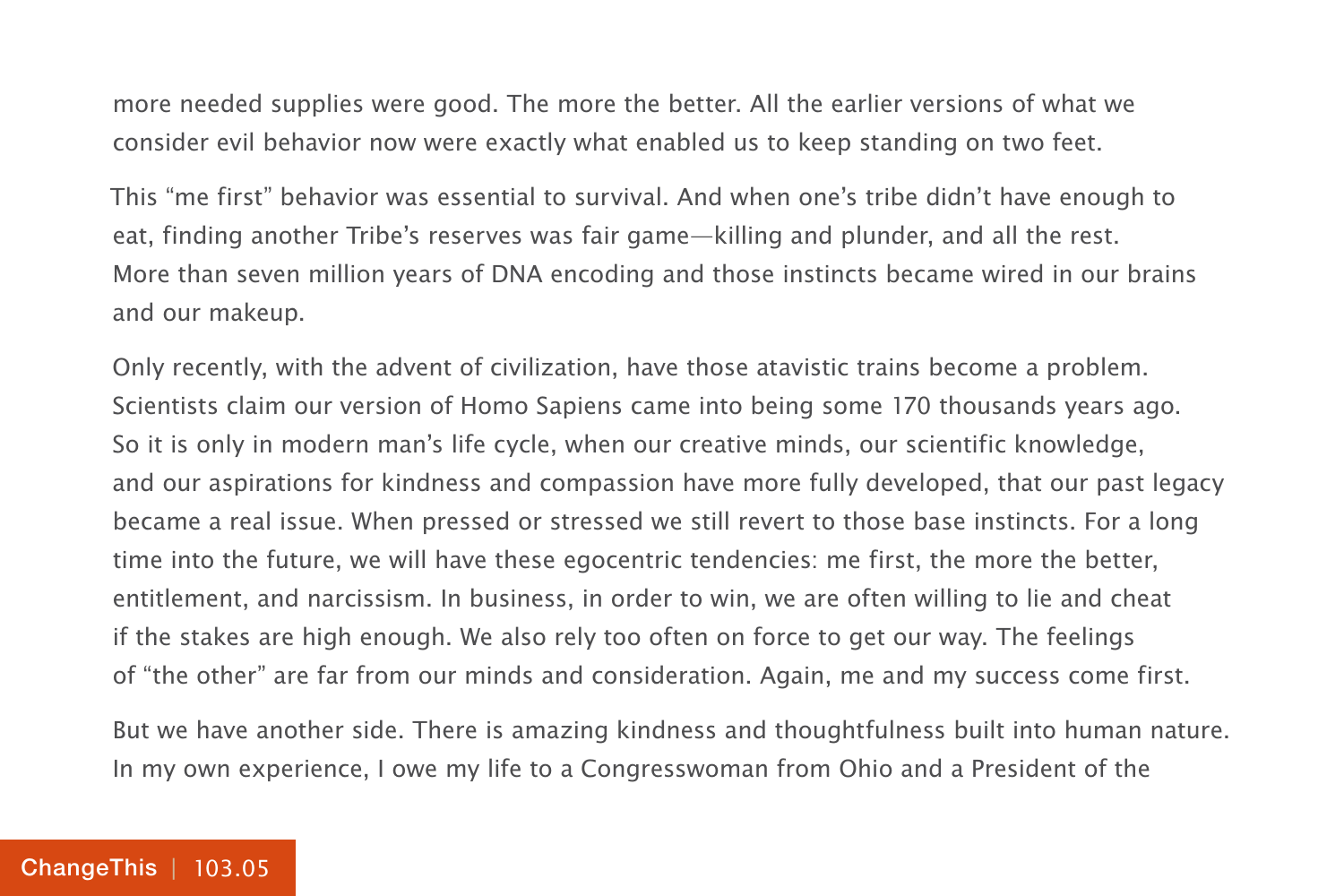United States. They helped the Georgescu family—even though we were perfect strangers to them, simply because it was a right thing to do and they could help. They were only two examples of people that have reached out to me throughout my life and changed my world for the better.

I suspect most every person reading this article has had similar experiences. In the aftermath of the violent Sandy storm last fall, many thousands of people experienced the same thoughtful gifts of kindness. Generous and good people gave to those in need, because they could.

As individuals we have a choice to make every day, countless times a day, and we can choose the path of the good, or give into our base, evolutionary instincts. And we can choose to live by a higher set of values. It's a constant choice between doing good and doing evil. And let me define evil as any action that harms other people. Good intentions are simply not good enough. We must be responsible for the ultimate results of our actions.

I am not asking for perfection for myself or you the reader. No, we are human and being good is a tough slog. But I know I wake up most every morning and do my best to choose the good in whatever challenges confront me. Yet I also know that understanding the source of human evil can be a very empowering knowledge. I know where the evil impulses are coming from, and I know that it is within my power and my will to choose the good over that. So I try and fail often enough, but tomorrow morning I'll pledge to try again.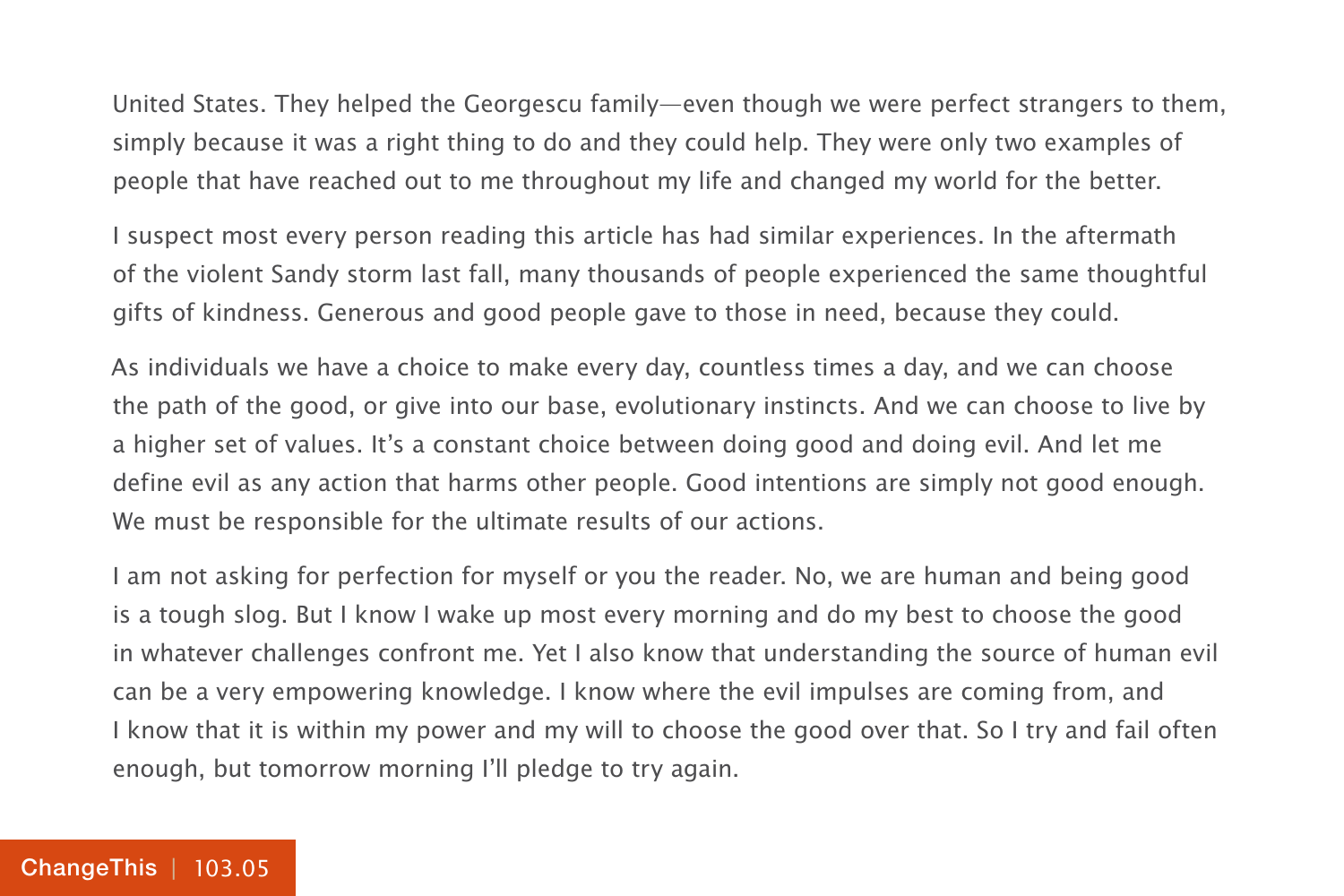So does all this matter in business? I'll offer a few examples.

In the early 1980s, I was made President of Y&R International. At that time Young & Rubicam did not have a well-developed global network. We had only two offices in Asia, one in Hong Kong and one in Tokyo. In those days Y&R management had a choice. Expand aggressively through Asia and Latin America or consolidate our business in the United States and Europe.

One of my very first assignments was to go to Asia and decide whether to close shop on that continent or expand. The criteria for the decision were clear. Could an honorable organization conduct business in a region rife with corruption of every kind? It was both an issue of principle and a matter of good business. So off I went to India with the plan to stop in all the major business centers in Asia and end up in Japan. What I found was indeed surprising. I discovered that both global clients and many large local companies were eager to do business with honest organizations that wouldn't have their hands in their pockets—and vice versa. They wanted straight relationships based on trust and fair play. They wanted to rely on peoples' word, fairness, and meritocracy. Our own competitors, those with strong global networks, had similar positive experiences. Y&R's choice became obvious. We successfully acted with confidence, and by the end of the 20th Century when I retired as Chairman and CEO, Y&R had global presence through 450 offices in some 70 countries in large part because we stuck to our values.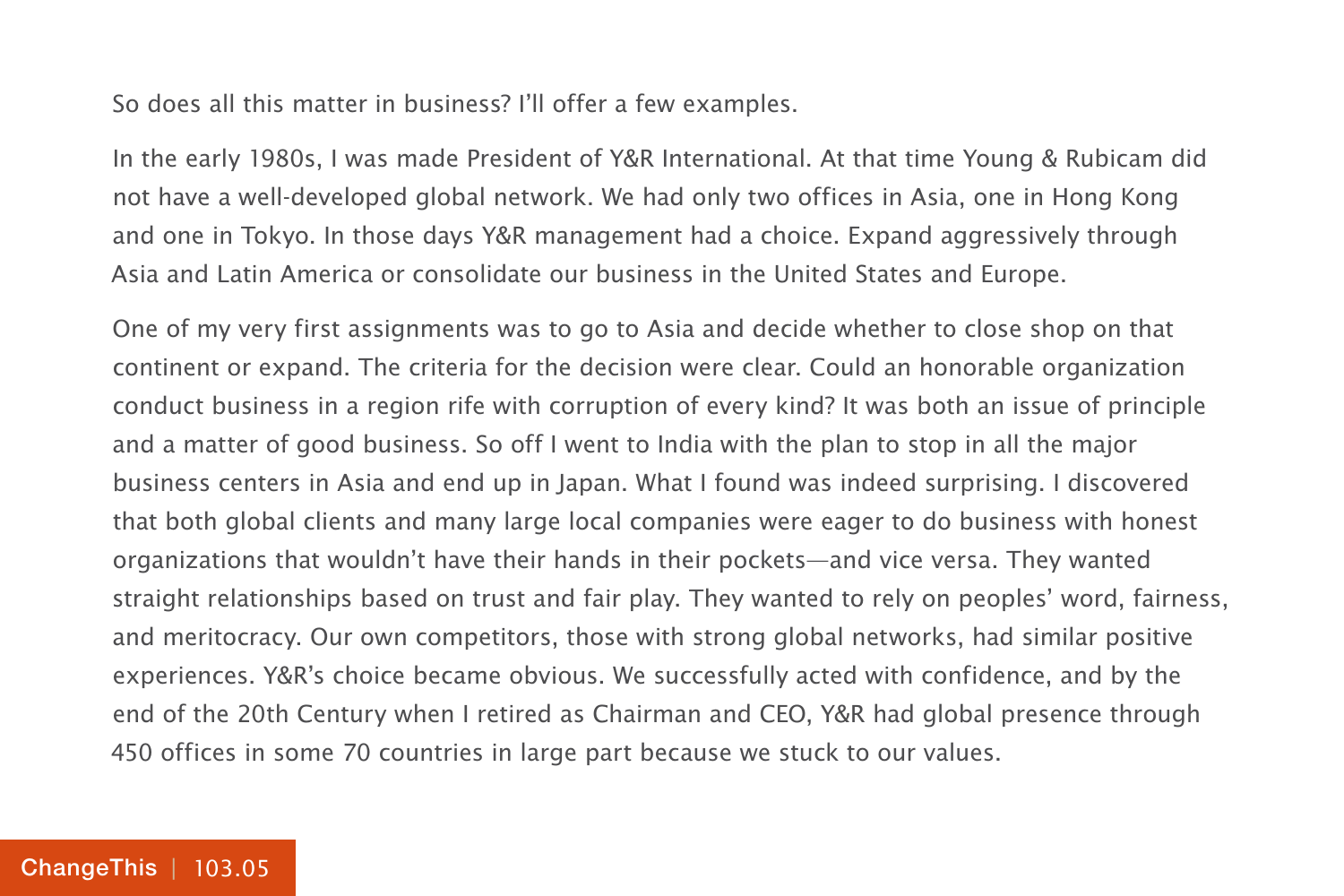Our experience was very typical of many American businesses. In the last part of the 20th Century, American companies expanded successfully not only because they had good products and services, but also because so many local companies wanted to do commerce with organizations they could trust—honorable people whose word was as good as a contract. Companies in Asia and many in Latin America admired our values. Being good, putting our values into action paid off. The good guys kept on winning.

A second powerful example of the role of values in business can be found in the very process of innovation. Sustainable creativity must be institutionalized in organizations. You are probably wondering how values figure into this? Well, we know that creativity can operate neurologically only when the mind is at peace. Bullying, threatening, and fear produce sub-optimal results. A solution can be demanded and delivered on time under duress, but the solution is unlikely to be outstanding. Science has proven that fact again and again. As a result, winning organizations that foster creativity have a greater respect for fairness in the workplace. They provide employees with a supportive and nurturing environment. The successful companies have values-based cultures which are reinforced day in and day out. To do that, the best managers learn how to behave consistently as good people. Keep doing that every day and one can in fact become a superior, better person—down to the level of DNA, as the new science of epigenetics has shown. Habitual, good behavior actually can alter the way an individual's genetic code operates.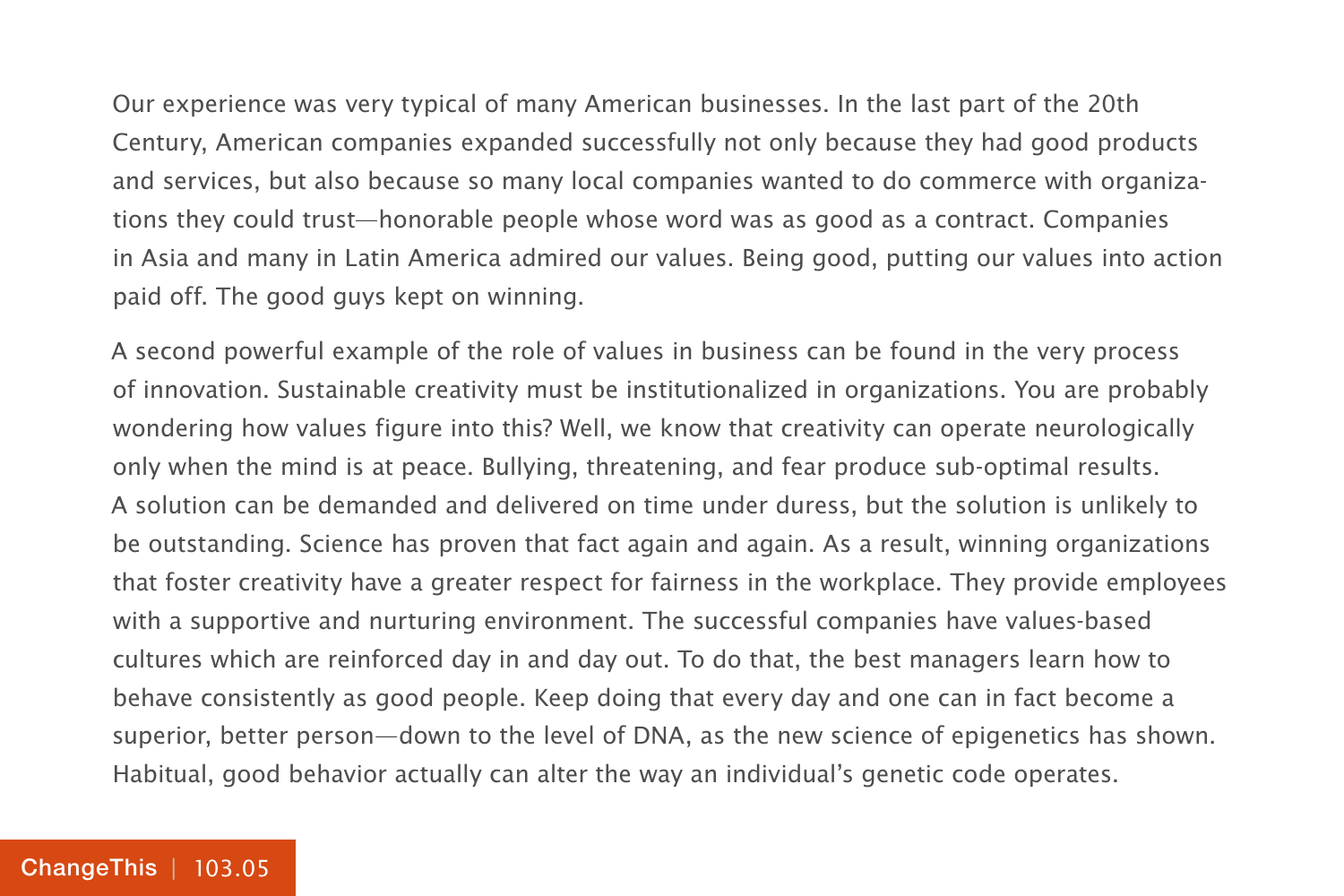Some years back a friend sent me a mighty short book. The title startled me. At first I thought my friend was teasing me. He knew how obsessive I was about running a customer-centric organization, and yet the book he sent me was entitled The Customer Comes in Second. Wow, I thought, that just doesn't work. But as I read a few more pages, I got it. The employees, the book claimed, must come first, and it all made sense. How could the employees treat the customers with respect when the organization didn't treat them with respect, when it considered them second-class citizens? Values are the tools to treat customers with dignity and respect and winning organizations know that the Golden Rule has become a key to success in business: "Treat others as you would have others treat you." So yes, values matter, again and again and again.

The new winning companies—the Googles, the Apples, the Patagonias—are demonstrating how practicing values is a winning strategy in business. Not merely because it's the right thing to do, but because it's the only way that works now.

*As individuals we have a choice to make every day, countless times a day, and we can choose the path of the good, or give into our base, evolutionary instincts.* 66<br> *col*<br> *or*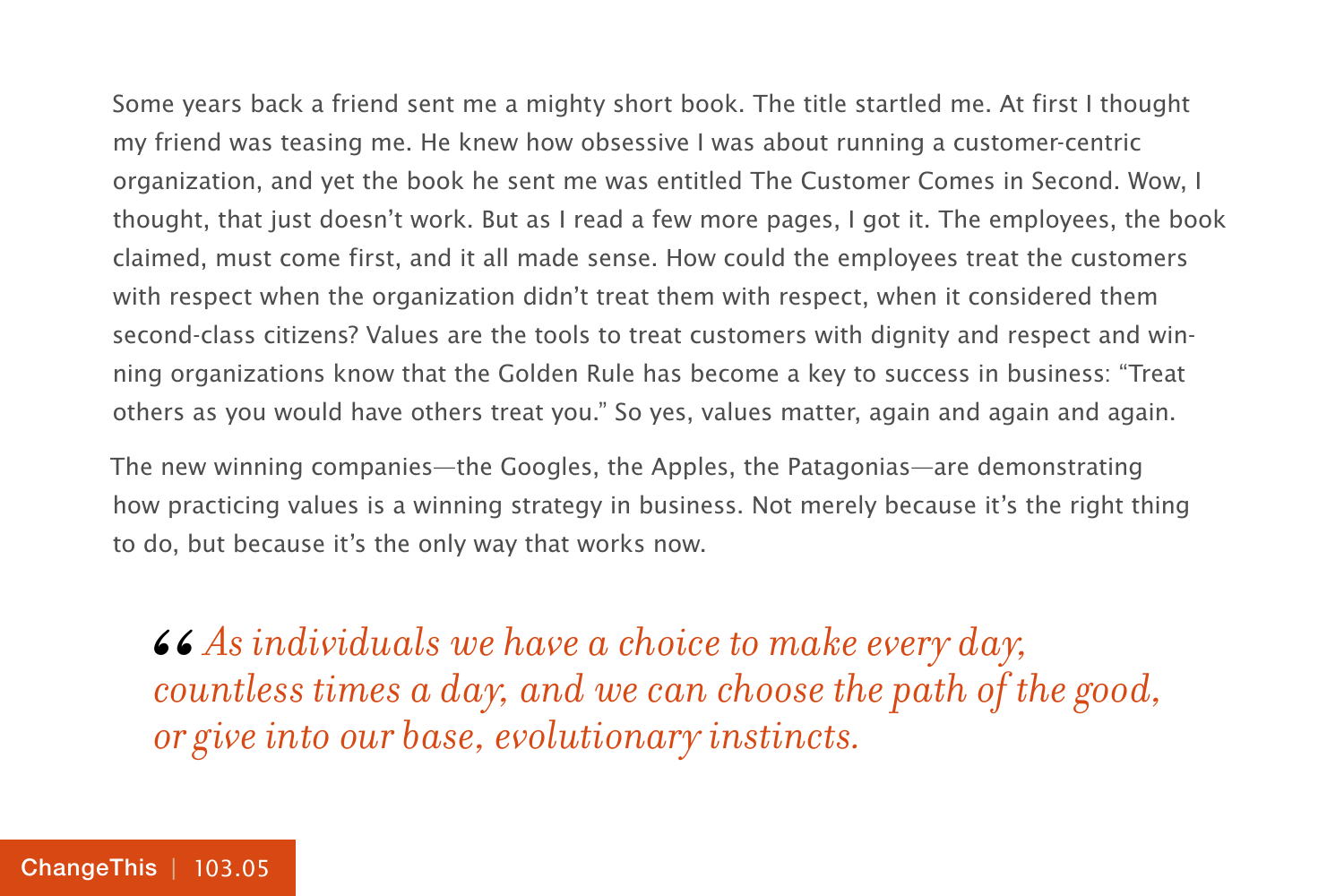I will close with a word of caution. In our times today, as a society and a nation, we seem to ignore what helps us to be at our best. The fiscal crisis was brought about by our insatiable greed gone wild. Too many white-collar crimes are being committed and reported daily, and too few are prosecuted and committed to jail. Churches, business leaders, and politicians are losing credibility and influence. Too many families don't teach values. We are all too busy for that. Worse yet, we just witnessed the most valueless political campaign in modern history. Blatant lies seemed not to matter. When facts disagreed with their stated positions, the facts got changed. And then we expect the next generation of young leaders to behave with honor and integrity? Youngsters in school, even the smart ones, cheat with abandon, simply because they can. We can and should expect, and be, better.

My generation needs to leave behind a better legacy. And the next generation must raise its game. We must commit to practicing the right choices, the choices for the good. We can make a better world; we are capable of being better business people and better people to our families, our communities, and to our nation. **So, tomorrow morning, let's make a promise to ourselves and each other to choose the good—because we can, and because we must.**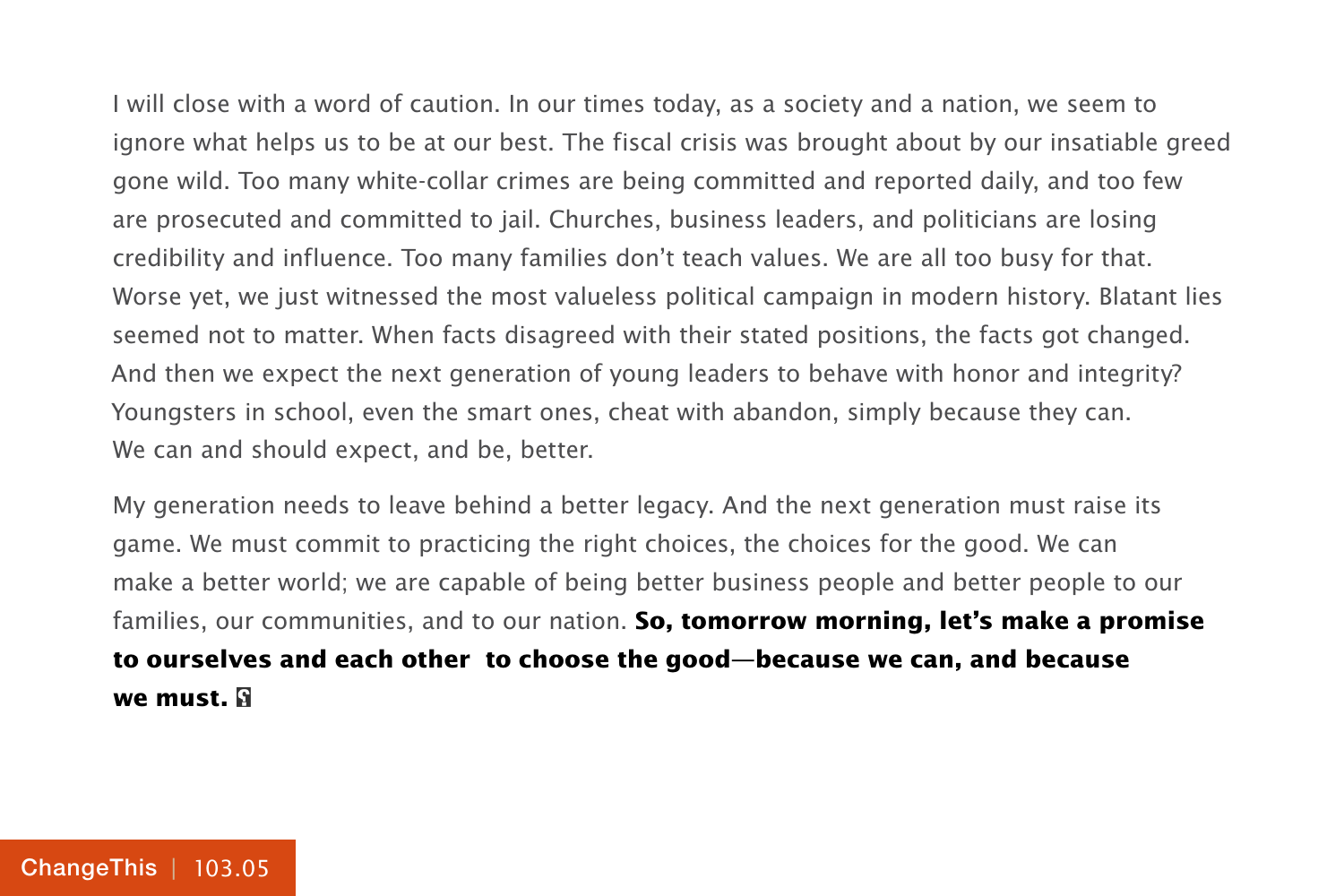### Info



#### **BUY THE BOOK** | Get more details or buy a copy of [The Constant Choice.](http://800ceoread.com/book/show/9781608324071-Constant_Choice)

**ABOUT THE AUTHOR** | Peter A. Georgescu arrived in America in 1954, after years of forced labor as a child in communist Romania. Today, he is chairman emeritus of Young & Rubicam Inc., which has more than 300 offices around the globe, vice chairman of New York Presbyterian Hospital, a member of the Council on Foreign Relations, and a graduate of Princeton and Stanford Business School. His lifelong quest to answer the question "Why does evil exist?" led him to ongoing philosophical and spiritual study and an integrative view of morality, religion, and our power to do good and change the world.

**→ SEND THIS** | [Pass along a copy](http://www.changethis.com/103.05.ConstantChoice/email) of this manifesto to others.

**→ SUBSCRIBE** | Sign up fo[r e-news](http://changethis.com/page/show/e_mail_newsletter) to learn when our latest manifestos are available.

This document was created on March 13, 2013 and is based on the best information available at that time. The copyright of this work belongs to the author, who is solely responsible for the content. This work is licensed under the Creative Commons Attribution-NonCommercial-NoDerivs License. To view a copy of this license, visit [Creative Commons](http://creativecommons.org/licenses/by-nc-nd/2.0/) or send a letter to Creative Commons, 559 Nathan Abbott Way, Stanford, California 94305, USA. Cover image from [Veer.](http://www.veer.com/) You are given the unlimited right to print this manifesto and to distribute it electronically (via email, your website, or any other means). You can print out pages and put them in your favorite coffee shop's windows or your doctor's waiting room. You can transcribe the author's words onto the sidewalk, or you can hand out copies to everyone you meet. You may not alter this manifesto in any way, though, and you may not charge for it.